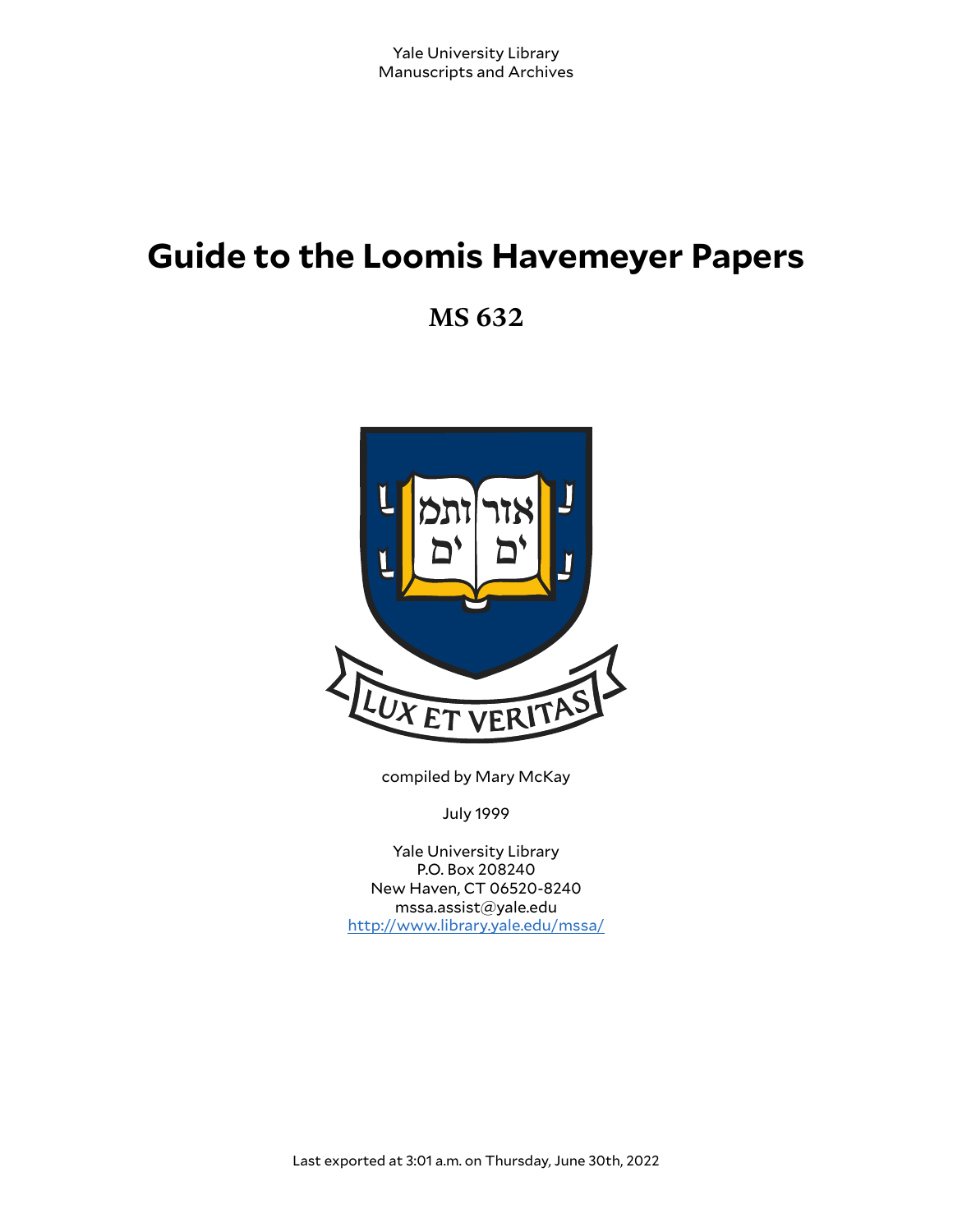# **Table of Contents**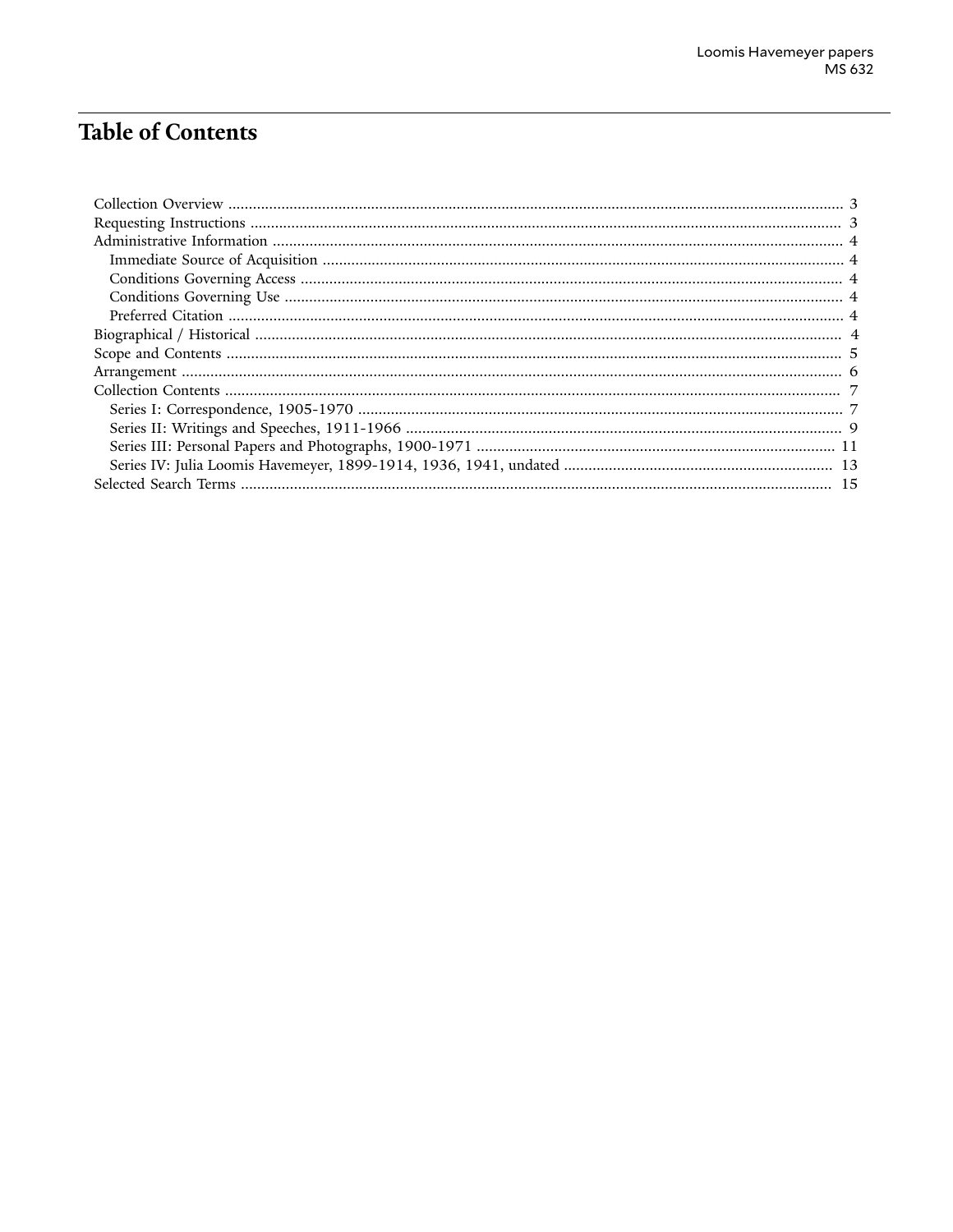## <span id="page-2-0"></span>**Collection Overview**

**REPOSITORY:** Manuscripts and Archives Yale University Library P.O. Box 208240 New Haven, CT 06520-8240 mssa.assist@yale.edu <http://www.library.yale.edu/mssa/>

**CALL NUMBER:** MS 632

**CREATOR:** Havemeyer, Loomis, 1886-1971

**TITLE:** Loomis Havemeyer papers

**DATES:** 1899-1971

- **PHYSICAL DESCRIPTION:** 8.5 linear feet
	- **LANGUAGE:** English
	- **SUMMARY:** The papers consist of correspondence, writings, personal papers, diaries and journals, photographs, and scrapbooks relating to the life and career of Loomis Havemeyer. The collection documents Havemeyer's childhood, his experiences at Hill School, undergraduate and graduate studies at Yale University, as well as his lengthy career as an instructor and an administrator at the university. Details regarding Havemeyer's personal life are recorded primarily in his diaries and in his autobiographical writings. An audiotape of his memorial service is included. The papers also include travel diaries of Loomis Havemeyer's sister, Julia Loomis Havemeyer, which record in detail her summer travels abroad.
	- **ONLINE FINDING AID:** To cite or bookmark this finding aid, please use the following link: [https://](https://hdl.handle.net/10079/fa/mssa.ms.0632) [hdl.handle.net/10079/fa/mssa.ms.0632](https://hdl.handle.net/10079/fa/mssa.ms.0632)

## <span id="page-2-1"></span>**Requesting Instructions**

To request items from this collection for use in the Manuscripts and Archives reading room, please use the request links in the HTML version of this finding aid, available at [https://hdl.handle.net/10079/fa/](https://hdl.handle.net/10079/fa/mssa.ms.0632) [mssa.ms.0632.](https://hdl.handle.net/10079/fa/mssa.ms.0632)

To order reproductions from this collection, please go to [http://www.library.yale.edu/mssa/](http://www.library.yale.edu/mssa/ifr_copy_order.html) [ifr\\_copy\\_order.html.](http://www.library.yale.edu/mssa/ifr_copy_order.html) The information you will need to submit an order includes: the collection call number, collection title, series or accession number, box number, and folder number or name.

Key to the container abbreviations used in the PDF finding aid:

b. box

f. folder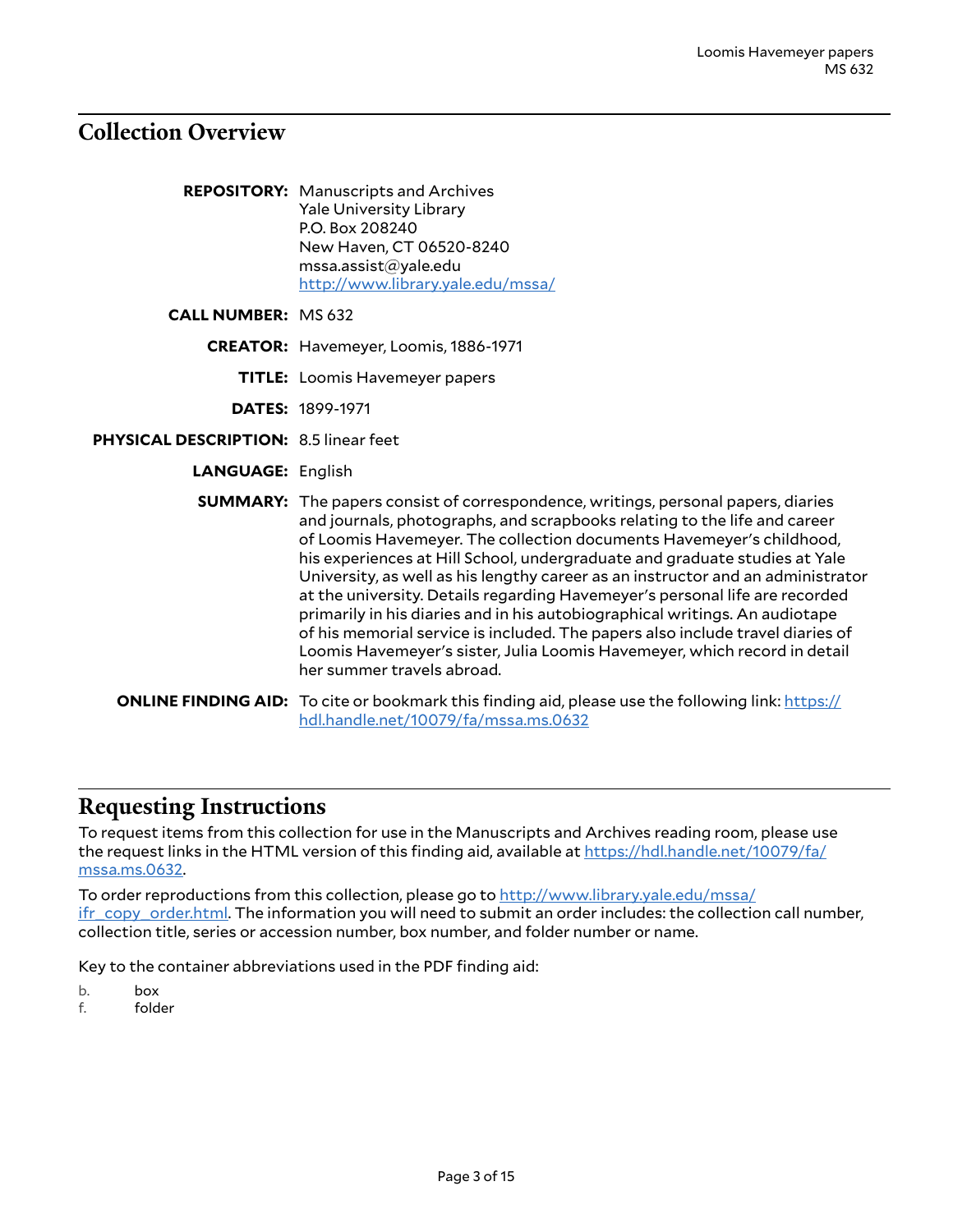# <span id="page-3-0"></span>**Administrative Information**

# <span id="page-3-1"></span>**Immediate Source of Acquisition**

Gift of Loomis Havemeyer and his estate, 1966-1972; and George Vaill, 1972; and transfer from the Beinecke Rare Book and Manuscript Library, 1998.

# <span id="page-3-2"></span>**Conditions Governing Access**

The materials are open for research.

Original audiovisual materials, as well as preservation and duplicating masters, may not be played. Researchers must consult use copies, or if none exist must pay for a use copy, which is retained by the repository. Researchers wishing to obtain an additional copy for their personal use should consult Copying Services information on the Manuscripts and Archives web site.

# <span id="page-3-3"></span>**Conditions Governing Use**

Copyright status for collection materials is unknown. Transmission or reproduction of materials protected by U.S. Copyright Law (Title 17, U.S.C.) beyond that allowed by fair use requires the written permission of the copyright owners. Works not in the public domain cannot be commercially exploited without permission of the copyright owners. Responsibility for any use rests exclusively with the user.

# <span id="page-3-4"></span>**Preferred Citation**

Loomis Havemeyer Papers (MS 632). Manuscripts and Archives, Yale University Library.

# <span id="page-3-5"></span>**Biographical / Historical**

Loomis Havemeyer was born in Rye, New York on June 7, 1886 to Charles W. Havemeyer and Julia Ida Loomis Havemeyer. Havemeyer's paternal great-grandfather, William Havemeyer, established the sugar refining business in North America (1807), and his grandfather, William Frederick Havemeyer, was elected mayor of New York City, during the mid-19th century, on three separate occasions. Havemeyer's maternal grandfather, Francis Bolles Loomis, was lieutenant governor of Connecticut from 1887 to 1889. Havemeyer lived his early childhood years in Brooklyn, New York while his father managed one of the Havemeyer sugar refineries. Havemeyer's mother, after learning of her husband's infidelities, moved her two children to Hartford, Connecticut (ca. 1890) and was later granted a divorce. A bequeathment of \$200,000 from Julia's brother-in-law, Hector Havemeyer, helped secure the family's financial independence.

Havemeyer attended the Hill School in Pottstown, Pennsylvania and in 1907 entered Sheffield Scientific School at Yale University. After receiving a Ph.B in philosophy (1910S), Havemeyer pursued graduate study at Yale in anthropology under Albert Galloway Keller, who, according to Havemeyer, "had the ability of making a man feel on the heights and in the depths in the same breath." Keller openly expressed his concern that Havemeyer did not have the maturity or commitment necessary to pursue graduate work seriously; Keller then advised Havemeyer not to be discouraged under any circumstances should he choose to pursue a career in academics. In 1912, Havemeyer received his M.A. in anthropology and after presenting his dissertation, "The Drama of Savage Peoples," he was awarded a Ph.D. in 1915. In 1925, Havemeyer taught a class on social evolution in the Sheffield Scientific School. Keller was opposed to the course, believing it to be "subversive" to the department. The rift ultimately resulted in the dissolution of their professional and personal relationship.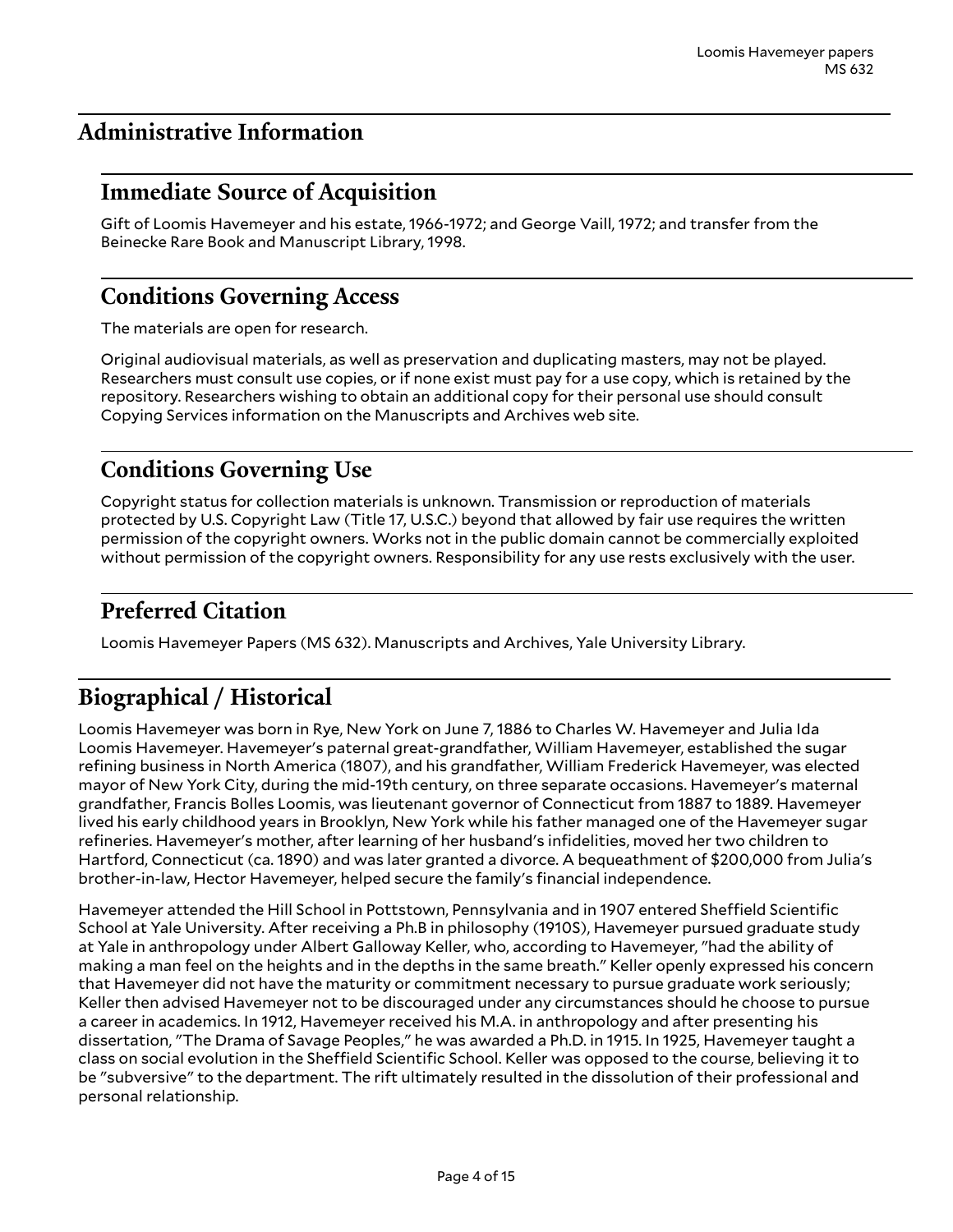Throughout his four decade career at Yale, Havemeyer held many positions in both academic and administrative capacities. Havemeyer's academic appointments included instructor of geography and anthropology (1913-1919); instructor of geography (1919-1920); instructor of anthropology (1920-1921); instructor of anthropology and economic geography (1921-1923); lecturer (1923-1925); assistant professor of anthropology (1925-1934); assistant professor of social sciences (1934-1937); assistant professor of evolution (1937-1941); and lecturer (1941-1954). Despite numerous teaching positions, Havemeyer is remembered more for his administrative contributions, most notably as registrar of Sheffield Scientific School (1919-1929). Additional administrative duties included assistant dean (1929-1941) and associate dean (1941-1945) of Sheffield Scientific School; registrar of the School of Engineering (1932-1954); director of undergraduate registration (1945-1948); associate dean in charge of undergraduate registration (1941-1954); and director of undergraduate schedules and allocations (1954-1969). In 1967, Havemeyer was awarded the Yale Medal of Honor in recognition of his continuing role in the operation of the university.

Havemeyer was very involved in the Yale community in informal capacities as well. As an undergraduate, he was a member of the Book and Snake Society as well as a co-founder of the Aurelian Honor Society, in both of which he actively participated throughout his life. He was also a great supporter of the Yale Dramat, claiming to have attended over 270 performances.

Beginning in the summer of 1901 and throughout his undergraduate years, Havemeyer traveled extensively with his mother and sister to Eastern and Western Europe, Canada, the Northwestern United States, and Alaska. On a number of occasions he was a guest in the home of the Baron and Baroness von Munchausen and in 1911 was invited by Annette von Munchausen to attend a dance given for the Duke and Duchess of Coburg.

Havemeyer's reputation was that of a generous person with a philanthropic nature. Much of his giving was done anonymously, as in the case of Carnes Weeks, a student whose medical education Havemeyer financed. Havemeyer never married and with the death, in 1941, of his sister, Julia Loomis Havemeyer, he was left with no immediate relatives. Yale became the major beneficiary of his wealth when in 1949, Havemeyer established the "Loomis and Julia Havemeyer Fund" for students in science and engineering. In 1958, with a gift of \$40,000, Havemeyer established the "Timothy Dwight College Fellowship Fund," in order to bring distinguished artists in the areas of arts and literature to the college. In 1969 he established the "Julia Havemeyer Musical Fellowship," at the Yale School of Music, to provide a fellowship for advanced students of music.

In addition to music, theater, and dinner parties, Havemeyer enjoyed writing and became an avid chronicler of Yale history and traditions, especially after his official retirement in 1954. Many writings were published privately with his own money and distributed to friends. His writings on Yale history and traditions included *Aurelian Honor Society of Yale University and Its Times*; *Eating at Yale, 1701-1965*; *Go to Your Room: Undergraduate Societies and Fraternities at Yale*, *The Engineering Heritage at Yale*; *A History of* Book and Snake; A History of Timothy Dwight College; Sheff Days and Ways; Out of Yale's Past; Then *and Now*; *Undergraduate Yale in the Second World War*; *Yale's Extracurricular and Social Organizations, 1780-1960*; and *Yale, 1930-1946*. "The Drama of Savage Peoples" (dissertation), *Ethnography*(co-authored with A. G. Keller), and *The Conservation of Our Natural Resources* comprised Havemeyer's published scholarly contributions. Autobiographical writings such as "These Things I Remember" and "The Years Since My Retirement, 1954-?" recollect events and experiences throughout his life. Havemeyer died on August 14, 1971.

# <span id="page-4-0"></span>**Scope and Contents**

The papers of Loomis Havemeyer document his personal life and, to a lesser extent, his professional career at Yale University. His autobiographical writings and diaries provide the most comprehensive sources regarding Havemeyer's personal life. Information relating to his writings on Yale history and traditions is mostly found in his autobiographical writing, "The Years Since My Retirement, 1954-?." Correspondence between Albert Galloway Keller and Havemeyer documents some of Keller's ideas regarding curriculum within the anthropology department and gives insight into the manner in which Keller interacted with students and colleagues. Both Loomis Havemeyer's and Julia Loomis Havemeyer's [sister] travel diaries provide descriptions of countries, people, and customs encountered during their summer travels to Eastern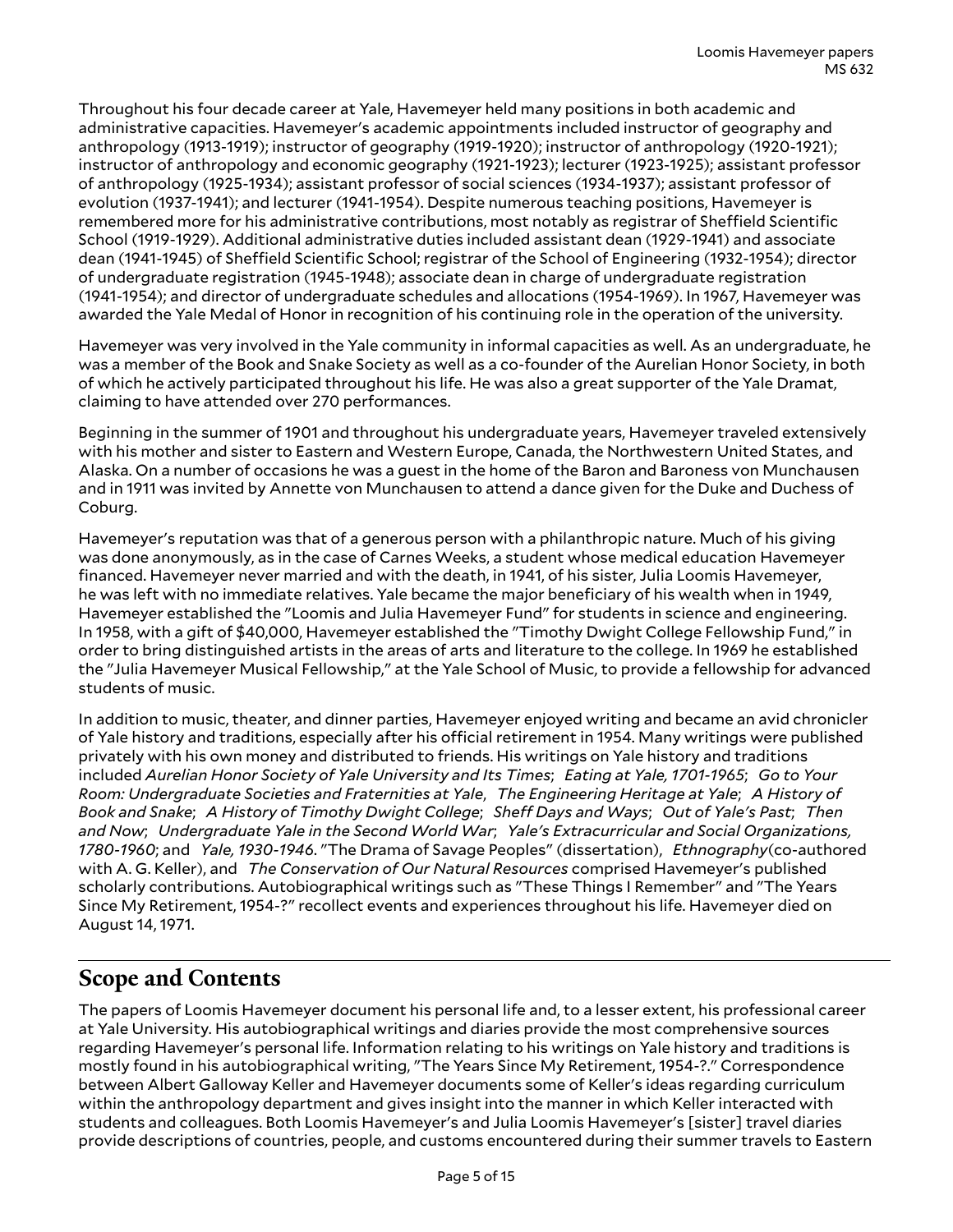and Western Europe, the Orient, the Middle East, North Africa, the Northern United States, Alaska, and Hawaii, in the years of 1901-1914 and 1936. Julia Loomis Havemeyer's diaries, in particular, furnish detailed descriptions and views of other cultures through the perspective of an educated New England woman traveling during the early 20th century. Official records created during Havemeyer's administrative career at Yale have been transferred to the Yale University Archives.

## <span id="page-5-0"></span>**Arrangement**

Arranged in four series: I. Correspondence. II. Writings and Speeches. III. Personal Papers and Photographs. IV. Julia Loomis Havemeyer.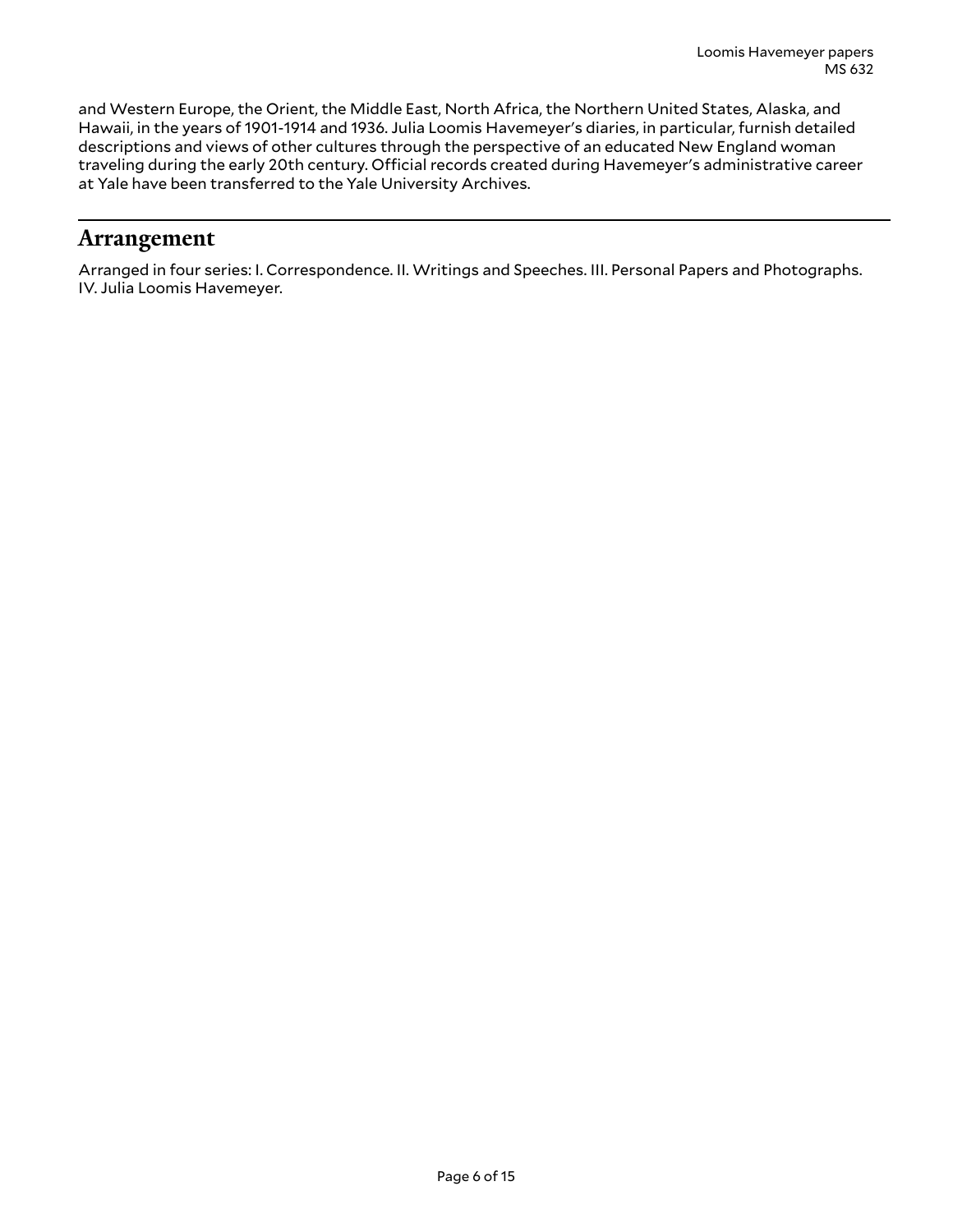# <span id="page-6-1"></span><span id="page-6-0"></span>**Collection Contents Series I: Correspondence, 1905-1970**

Composed mainly of incoming letters, the series is arranged alphabetically by individual or corporate name within two sections: General and World War II correspondence. In both sections, correspondence is fragmentary and predominantly personal in nature. The dates range from 1905 to 1970 with the bulk falling between 1920 and 1950. Correspondence regarding the publication of writings is filed in Series II under the title of the work it concerns. Correspondence regarding Yale appointments is filed in Series III under Financial, Yale University.

General correspondence is comprised of congratulatory letters, thank-you notes and personal greetings. Many of the correspondents were members of the Aurelian Honor Society or the Book and Snake Society and references to both societies are scattered throughout the letters in the section. Correspondence regarding the publication of a memorial pamphlet dedicated to Book and Snake members killed in World War I or World War II is filed under Book and Snake. Included in the Albert Galloway Keller file is correspondence relating to Havemeyer's relationship with Keller, as both a student and colleague, as well as details of the rift which prompted the dissolution of their personal and professional relationship. Correspondence between Havemeyer and his beneficiary, Carnes Weeks, consists mainly of incoming letters containing fairly routine descriptions of Weeks' activities while a medical student. Brief correspondence regarding Havemeyer's flirtation with a career in the federal government's department of statistics is filed under Herbert Hoover. The Yale University file contains letters from the Art Gallery, the Conservation Program, the Library, and the Peabody Museum acknowledging gifts from Havemeyer.

During World War II, Havemeyer corresponded with a number of Yale students serving in the military. These incoming letters are fairly routine in their chronicling of daily military life and thoughts on the war. Some letters contain reminiscences of gatherings at Havemeyer's residence and provide insight into the students' social relationships with Havemeyer and their "devotion" to him.

|              | General                                                                                    |                             |
|--------------|--------------------------------------------------------------------------------------------|-----------------------------|
| b. 1, f. 1-5 | $A - Z$                                                                                    | 1905-1970                   |
| b. 1, f. 6   | Book and Snake [re: WWI and WWII memorial]                                                 | 1948, undated               |
| b. 1, f. 7   | Furniss, Edgar S.                                                                          | 1926, 1944,<br>1954-1955    |
| b. 1, f. 8   | Hoover, Herbert                                                                            | 1917                        |
| b. 1, f. 9   | International Research Library                                                             | 1923-1935,<br>undated       |
| b. 1, f. 10  | Keller, Albert Galloway<br>See also: Series II, folder 1<br>See also: Series II, folder 10 | 1913-1935,<br>undated       |
| b. 1, f. 11  | New Haven Preservation and Trust, Inc.                                                     | 1969-1970                   |
| b. 1, f. 12  | Paramore, Edward E., Jr.                                                                   | 1917, 1933-1935,<br>undated |
| b. 1, f. 13  | Seymour, Charles and Gladys                                                                | 1937-1950,<br>undated       |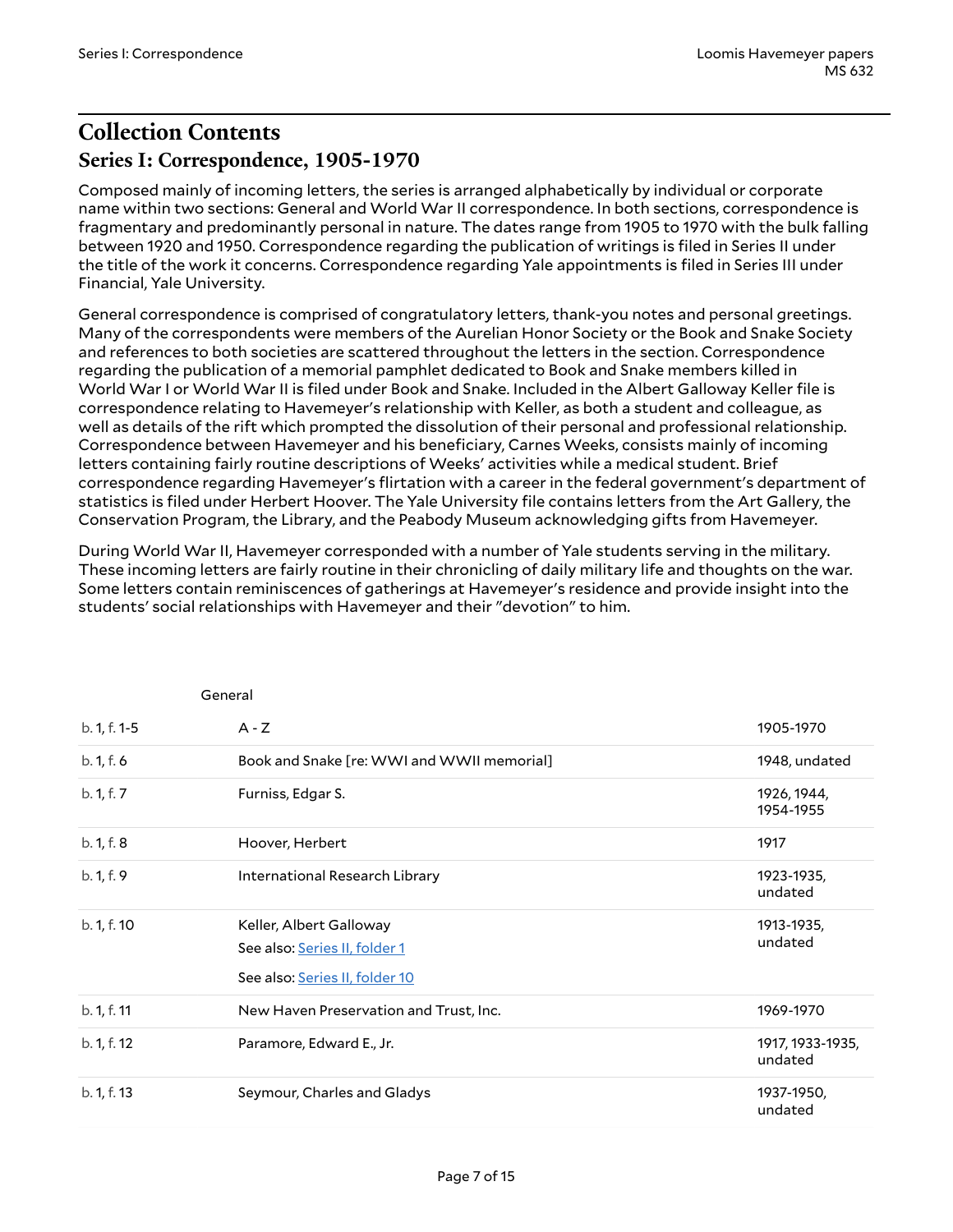General (continued)

| b. 1, f. 14-16 | Weeks, Carnes                | 1919-1923,<br>1943-1945,<br>undated |
|----------------|------------------------------|-------------------------------------|
| b. 1, f. 17    | <b>Yale University</b>       | 1918, 1949-1954,<br>undated         |
| b. 1, f. 18    | Unidentified                 | 1918-1923,<br>1938-1954             |
|                | World War II                 | 1942-1945                           |
| b. 2, f. 19-21 | $A - Z$                      | 1942-1945                           |
| b. 2, f. 22    | Beck, Brennor W. and Marie   | 1943-1945                           |
| b. 2, f. 23    | Campbell, Douglas, Jr.       | 1943-1945                           |
| b. 2, f. 24    | Gesner, John M., III         | 1943-1945                           |
| b. 2, f. 25    | Pope, Edward J., Jr. and Sr. | 1944-1945                           |
| b. 2, f. 26    | Unidentified                 | 1942-1945                           |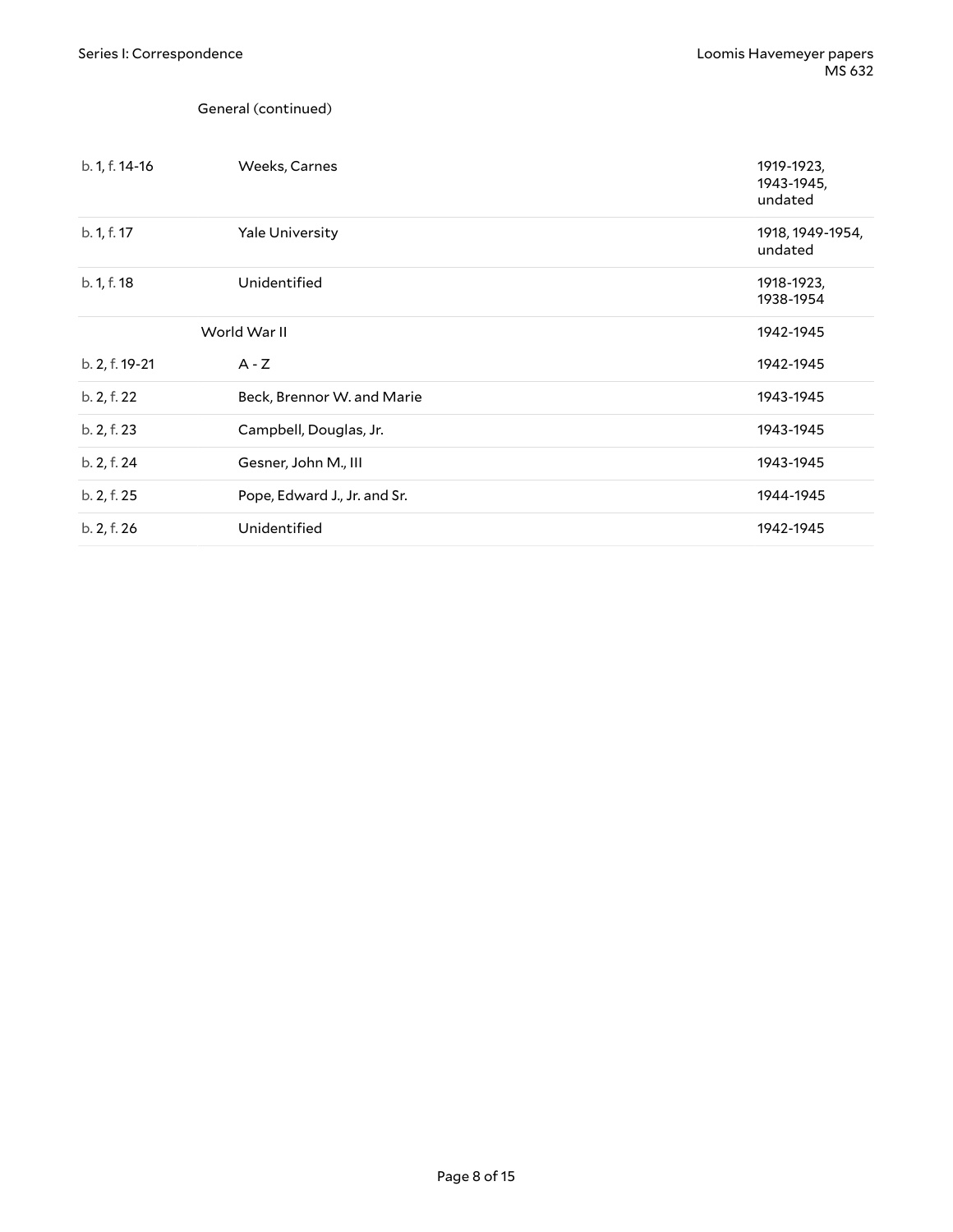#### <span id="page-8-0"></span>**Series II: Writings and Speeches, 1911-1966**

Writings are comprised of published and unpublished books, pamphlets, articles, and a play script dramatizing Horace Vachell's book The Hill. They are arranged alphabetically by title and include manuscripts, correspondence, clippings, and receipts associated with a particular title. The majority of the correspondence is between Havemeyer and publishing companies and documents his efforts to publish his work. Havemeyer's autobiographical writings, "These Things I Remember" and "The Years Since My Retirement, 1954-?," along with the audio tape from his memorial service (Series III), provide the most comprehensive overview of his life. "These Things I Remember", in particular, furnishes details regarding his parents, grandparents, his childhood in Hartford, Connecticut, his educational experiences, travels abroad, and his career at Yale University. "The Years Since My Retirement, 1954-?" is the primary source for information regarding his writings on Yale history and traditions. Havemeyer describes the impetus behind each book and provides a list of resources he consulted while researching the topic. Both autobiographical works document Havemeyer's interests, beliefs, biases, and relationships, both personal and professional.

Speeches are arranged alphabetically according to place of presentation. The majority of them are in the form of handwritten or typed notes on cards.

<span id="page-8-2"></span><span id="page-8-1"></span>

|              | Writings                                                                        |                             |
|--------------|---------------------------------------------------------------------------------|-----------------------------|
| b. 3, f. 1   | "Are You Superstitious?" [correspondence]<br>English                            | 1916, 1929-1930             |
|              | "Arts of Life"                                                                  |                             |
| b.3, f.2     | Correspondence                                                                  | 1940-1941                   |
| b. 3, f. 3   | Manuscript                                                                      | 1940                        |
| b.3, f.4     | The Aurelian Honor Society of Yale University and Its Times<br>[correspondence] | 1956                        |
| b. 3, f. 5   | Conservation of Our Natural Resources [correspondence]<br>English               | 1930-1947                   |
|              | "The Drama of Savage Peoples"                                                   |                             |
| b.3, f.6     | Correspondence                                                                  | 1915-1917, 1933,<br>undated |
| b. 3, f. 7-8 | Manuscript                                                                      | 1915                        |
| b. 3, f. 9   | "The Early Development of the Dramatic Instinct" [manuscript]<br>English        | undated                     |
| b. 3, f. 10  | Ethnography [correspondence]<br>English                                         | 1915-1957,<br>undated       |
| b. 3, f. 11  | Go to Your Room [manuscript]<br>English                                         | 1960                        |
|              | "The Greatest of These" [dramatization of Horace Vachell's book The Hill]       |                             |
|              | Correspondence                                                                  |                             |
| b. 3, f. 12  | $A - Z$                                                                         | 1932-1946                   |
| b. 3, f. 13  | A. P. Watt Son                                                                  | 1933-1934                   |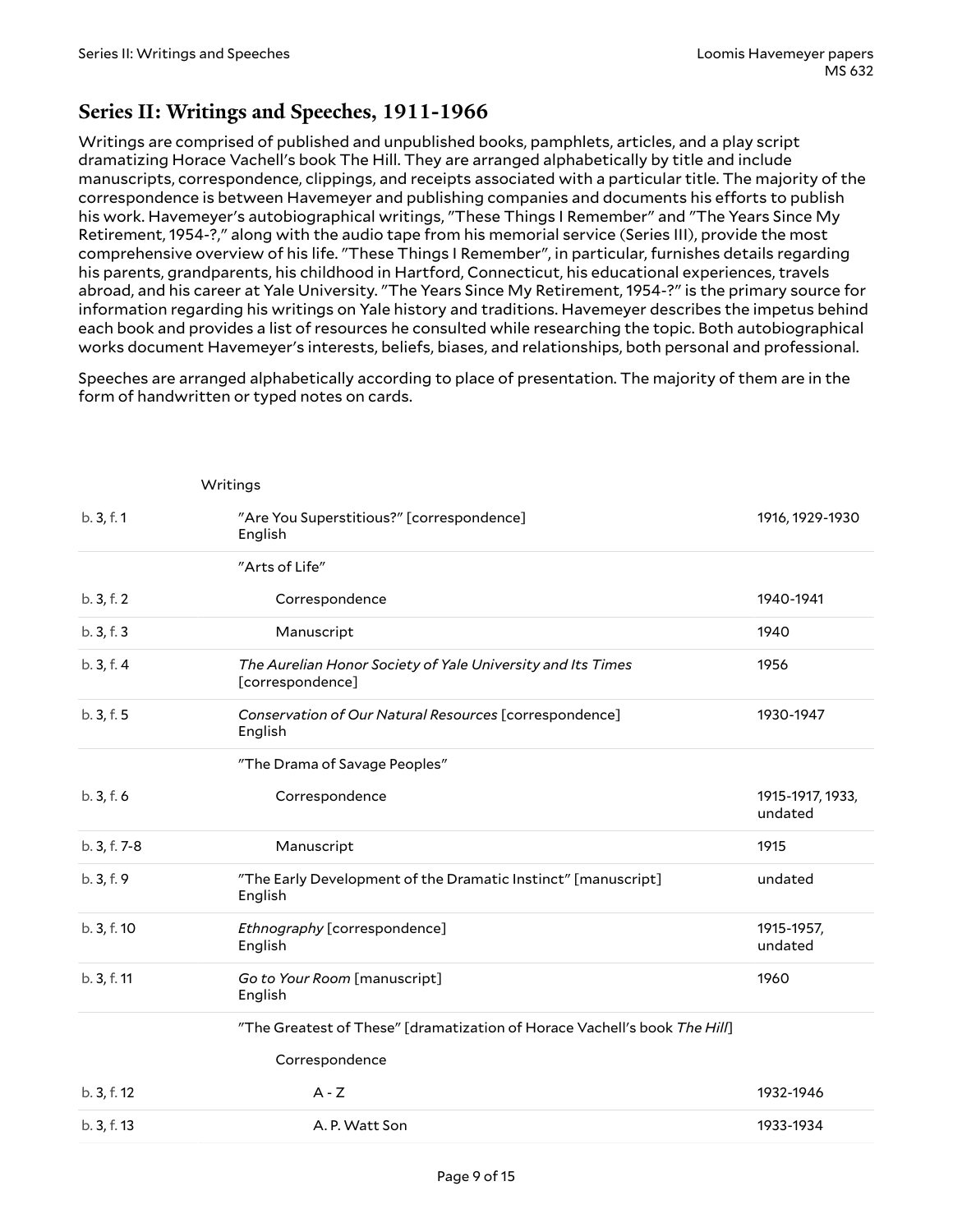Writings > "The Greatest of These" [dramatization of Horace Vachell's book [...] > Correspondence (continued)

| b. 3, f. 14    | Dean, Alexander                                                                                                      | 1932-1933       |
|----------------|----------------------------------------------------------------------------------------------------------------------|-----------------|
|                | Paramore, Edward E., Jr.                                                                                             |                 |
| b. 3, f. 15    | Vachell, Horace A.                                                                                                   | 1933            |
| b. 3, f. 16    | Manuscript                                                                                                           | undated         |
|                | My Years in the Yale Dramat                                                                                          |                 |
| b. 4, f. 17    | Correspondence                                                                                                       | 1966            |
| b. 4, f. 18    | Manuscript                                                                                                           | 1966            |
|                | "Our Beginnings"                                                                                                     |                 |
|                | Correspondence                                                                                                       |                 |
| b. 4, f. 19    | $A - Z$                                                                                                              | 1938-1941       |
| b. 4, f. 20    | Longman's Green Co., Inc.                                                                                            | 1938-1940       |
| b. 4, f. 21    | "Proof of Man's Antiquity on the Earth as Shown by the Finds in Kent's<br>Cavern of Devonshire" [article]<br>English | 1914            |
| b. 4, f. 22    | "The Real Teacher" [article in Yale Graphic]<br>English                                                              | 1919            |
| b. 4, f. 23    | Then and Now: A Study of Class Loyalty [manuscript]                                                                  |                 |
| b. 4, f. 24-28 | "These Things I Remember" [manuscript]<br>English                                                                    | undated         |
| b. 4, f. 29    | Yale Daily News [articles]                                                                                           | 1930, undated   |
| b. 4, f. 30-31 | "The Years of My Retirement, 1954-?" [manuscript]<br>English                                                         | [1968?]         |
|                | Speeches                                                                                                             |                 |
| b. 5, f. 32    | <b>Aurelian Honor Society</b>                                                                                        | 1911-1915, 1938 |
| b. 5, f. 33    | <b>Book and Snake Society</b>                                                                                        | 1947-1953       |
| b. 5, f. 34    | Cloister Dinner                                                                                                      | 1950            |
| b. 5, f. 35    | Interfraternity Council                                                                                              | 1949            |
| b. 5, f. 36    | Race Brook Country Club                                                                                              | 1927            |
| b. 5, f. 37    | Record Banquet                                                                                                       | 1949            |
| b. 5, f. 38    | Scroll and Compass Fraternity [re: Superstition]                                                                     | 1933            |
| b. 5, f. 39    | Sheldon House College [Pine Orchard, CT]                                                                             | undated         |
| b. 5, f. 40    | <b>WYBC Dinner</b>                                                                                                   | 1955            |
| b. 5, f. 41    | Unidentified writings and speeches                                                                                   | 1936, undated   |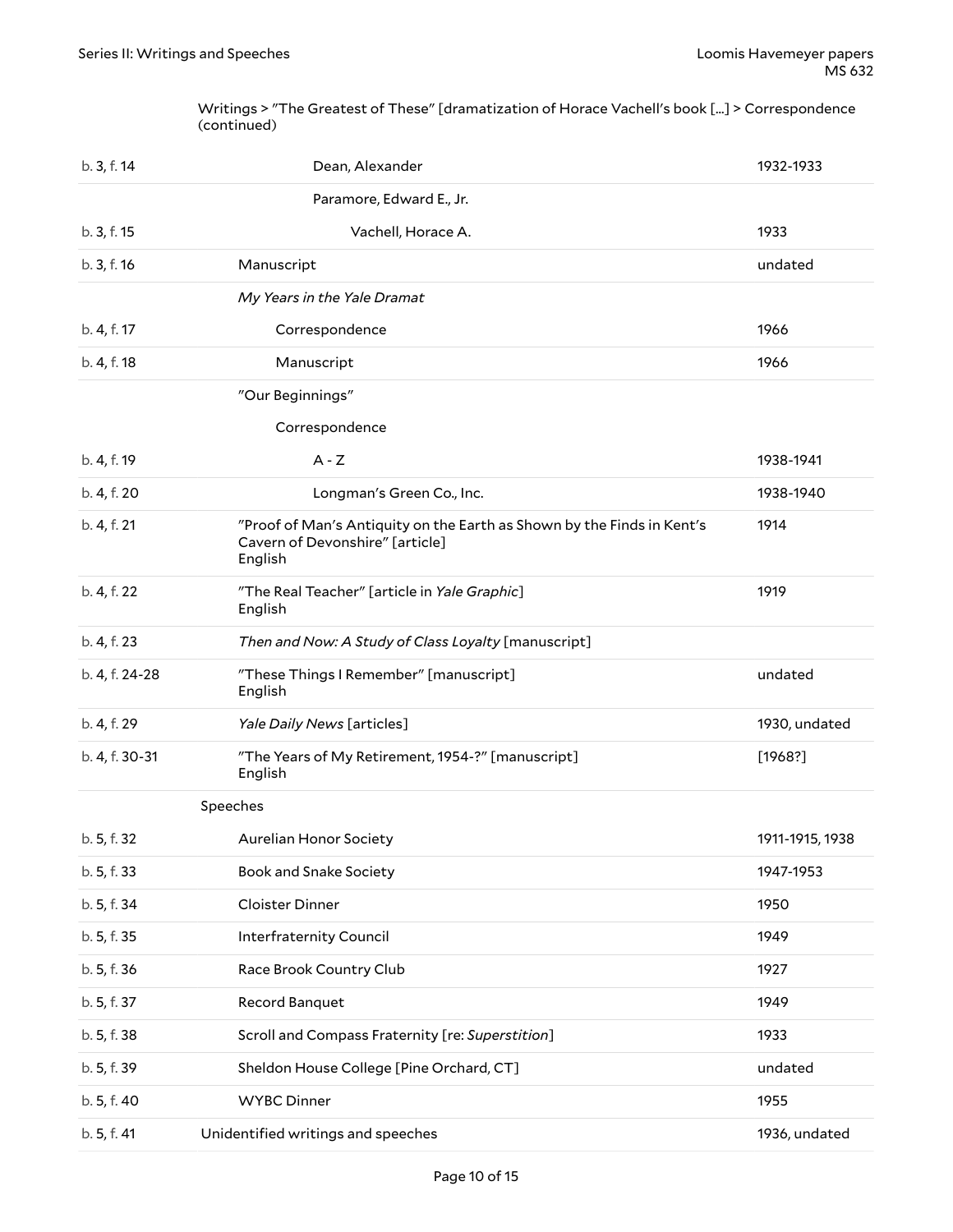#### <span id="page-10-0"></span>**Series III: Personal Papers and Photographs, 1900-1971**

This series is arranged alphabetically by record type and includes appointment books, diaries, financial records, legal papers, memorabilia, memorials, photographs, and scrapbooks. Diaries comprise the largest and most substantive portion of the series. Havemeyer's travel diaries (1901-1903) provide brief descriptions of accommodations and travel conditions in Eastern and Western European countries, as well as accounts of sites visited and observations on local customs and people. While attending the Hill School, Havemeyer began keeping "Line a Day" diaries, a practice he continued throughout his life. The most detailed entries coincide with his years as a student at the Hill School and his undergraduate and graduate years at Yale. Some entries provide insight into personal and professional relationships; the majority of entries furnish synopses of daily activities. After 1903, Havemeyer recorded travel notes in the "Line a Day" diaries rather than in separate travel diaries. In later years the diary entries become heavily routine and minimal and, especially in later years, increasingly illegible. Havemeyer relied on the "Line a Day" diaries for his books on Yale history and traditions and his autobiographical works. Included in this series is the diary of Mrs. Henry House of Hartford, Connecticut (1900). The Houses socialized with the Havemeyer family and occasional mention is made of Loomis Havemeyer and Julia Ida Loomis Havemeyer. The majority of entries are recapitulations of the House family's daily activities with minimal allusions to Hartford's social scene. According to Havemeyer's inscription in the diary, he had no knowledge as to how it came into his possession.

The audio tape of Havemeyer's memorial service offers further insight into Havemeyer's personality and life from the perspective of a friend and colleague by way of eulogy.

| b. 6, f. 1-8    | Appointment books                      | 1939-1966 |  |
|-----------------|----------------------------------------|-----------|--|
|                 | <b>Diaries</b>                         |           |  |
|                 | Havemeyer, Loomis                      |           |  |
|                 | "Line A Day"                           |           |  |
| b. 6, f. 9      | 1903-1911                              | 1903-1911 |  |
| b. 7, f. 10-12  | 1912-1936                              | 1912-1936 |  |
| b. 8, f. 13-15  | 1937-1956                              | 1937-1956 |  |
| b. 9, f. 16-17  | 1957-1970                              | 1957-1970 |  |
|                 | Travel                                 |           |  |
| b. 9, f. 18-21  | 1901-1902                              | 1901-1902 |  |
| b. 10, f. 22    | 1903                                   | 1903      |  |
| b. 10, f. 23    | House, Mrs. Henry                      | 1900      |  |
|                 | Financial                              |           |  |
| b. 10, f. 24-25 | Accounting ledger                      | 1923-1933 |  |
| b. 10, f. 26    | Loomis and Julia Havemeyer Trust Fund  | 1949-1962 |  |
| b. 10, f. 27    | Timothy Dwight College Fellowship Fund | 1958-1969 |  |
| b. 10, f. 28    | 105 Grove Street                       | 1936-1962 |  |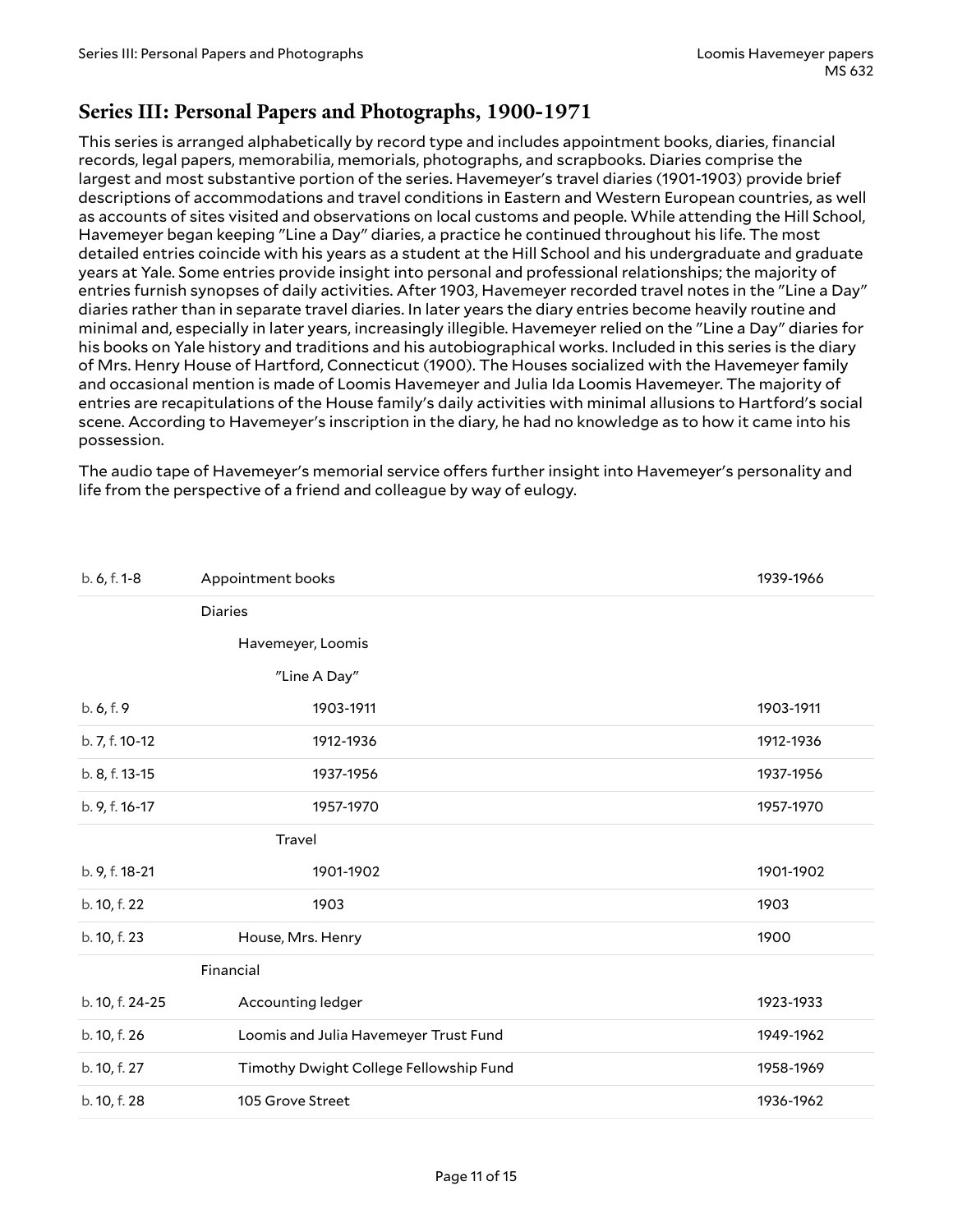| b. 10, f. 29    | Legal papers                                                                                                                                                                                                                                          | 1918-1919,<br>1969-1971,<br>undated |
|-----------------|-------------------------------------------------------------------------------------------------------------------------------------------------------------------------------------------------------------------------------------------------------|-------------------------------------|
| b. 10, f. 30-31 | Memorabilia                                                                                                                                                                                                                                           | 1910-1954,<br>undated               |
|                 | Memorials                                                                                                                                                                                                                                             |                                     |
| b. 10, f. 32    | General                                                                                                                                                                                                                                               | 1971                                |
| b. 10, f. 33    | Sympathy notes [addressed to Robert Blaine Browne]                                                                                                                                                                                                    | 1971                                |
| b. 25           | Memorial service at Dwight Memorial Chapel [reel-to-reel audiotape]<br>1 Audiotape Reel 0:43:01 Duration (HH:MM:SS.mmm)                                                                                                                               | 1971 November<br>12                 |
|                 | As a preservation measure, original materials, as well as preservation<br>and duplicating masters, may not be used. Digital access copies<br>must be provided for use. Contact Manuscripts and Archives at<br>mssa.assist@yale.edu to request access. |                                     |
|                 | A copy of this material is available in digital form from Manuscripts and<br>Archives.                                                                                                                                                                |                                     |
| b. 11, f. 34    | Notebook [listing of Charles W. Havemeyer's personal library]                                                                                                                                                                                         | undated                             |
|                 | Photographs                                                                                                                                                                                                                                           |                                     |
| b. 12, f. 35    | Chittenden, Russell Henry [second director of the Sheffield Scientific School] 1874                                                                                                                                                                   |                                     |
| b. 12, f. 36    | Family                                                                                                                                                                                                                                                | [ca. 1903]                          |
| b. 12, f. 37    | Flood scenes                                                                                                                                                                                                                                          | undated                             |
| b. 12, f. 38    | Flower garden                                                                                                                                                                                                                                         | [ca. 1958]                          |
| b. 12, f. 39    | Havemeyer, Loomis and Julia                                                                                                                                                                                                                           | undated                             |
| b. 12, f. 40    | Hill School [Pottstown, PA]                                                                                                                                                                                                                           | 1901-1907                           |
| b. 12, f. 41    | Travel and vacation, 1093-1910                                                                                                                                                                                                                        | undated                             |
| b. 12, f. 42    | Yale [re: Aurelian Honor Society, Book and Snake Society, commencement,<br>and reunion]                                                                                                                                                               | 1916, undated                       |
| b. 12, f. 43    | Miscellaneous                                                                                                                                                                                                                                         | undated                             |
|                 | Scrapbooks                                                                                                                                                                                                                                            |                                     |
| b. 13, f. 44    | Undergraduate                                                                                                                                                                                                                                         | 1907-1910                           |
| b. 14, f. 45    | Graduate                                                                                                                                                                                                                                              | 1911-1919                           |
| b. 14, f. 46    | Collection of quotes                                                                                                                                                                                                                                  | undated                             |
| b. 14, f. 47    | Teaching materials                                                                                                                                                                                                                                    | 1932-1943,<br>undated               |
|                 |                                                                                                                                                                                                                                                       |                                     |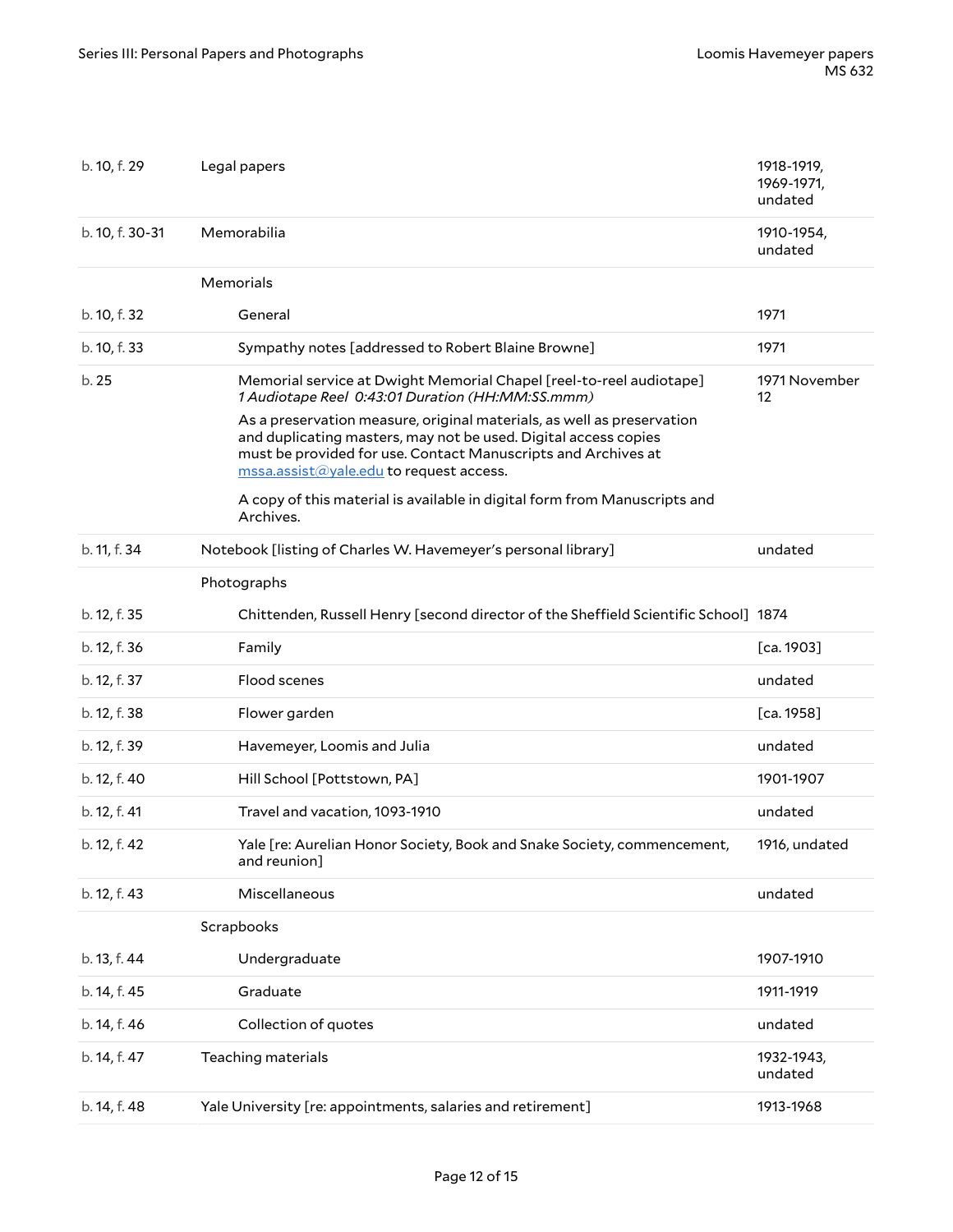# <span id="page-12-0"></span>**Series IV: Julia Loomis Havemeyer, 1899-1914, 1936, 1941, undated**

This series contains the papers of Loomis Havemeyer's older sister, Julia (ca. 1874-December 8, 1941). Julia, financially independent and unmarried, resided in Hartford, Connecticut until her death. The series is arranged alphabetically by record type and includes genealogical materials, notebooks, photographs, travel diaries, and writings.

The travel diaries of Julia Loomis Havemeyer comprise the largest and most substantive portion of the series and are arranged chronologically. Traveling nearly every summer with her mother and brother, Julia wrote very detailed descriptions of her traveling experiences. Entries describe sites visited, excursions taken, travel accommodations, individuals encountered, as well as observations on local customs, dress, and people. Many entries are supplemented with postcards, clippings, brochures, maps, and flora, which she used to illustrate the written descriptions. Havemeyer wrote a title across the top of each page that indicates the subject of the entry. The diaries provide insight into her personality and relationships with her mother and brother.

The notebooks are a collection of handwritten notes on subjects such as sculpture, architecture, painting, notable artists, and include brief historical synopses of countries, most likely compiled in preparation for her trips abroad. One notebook contains jottings and clippings of information relating to the royal families of European countries. The writings folder contains the draft of a poem written by Julia in honor of the publication of her brother's dissertation " Drama of Savage Peoples."

| b. 15, f. 1     | "Ancestry of Julia Loomis Havemeyer"<br>English | 1899      |
|-----------------|-------------------------------------------------|-----------|
| b. 15, f. 2     | Obituary                                        | 1941      |
|                 | notebooks                                       |           |
| b. 15, f. 3     | Arts and artists                                | undated   |
| b. 15, f. 4     | European countries                              | undated   |
| b. 15, f. 5     | Royal families of Europe                        | undated   |
| b. 16, f. 6-7   | Miscellaneous notes                             | undated   |
|                 | <b>Travel Diaries</b>                           |           |
| b. 16, f. 8-9   | 1901<br>English                                 | 1901      |
| b. 17, f. 10-12 | 1902<br>English                                 | 1902      |
| b. 18, f. 13-19 | 1903-1904                                       | 1903-1904 |
| b. 19, f. 20-23 | 1905<br>English                                 | 1905      |
| b. 20, f. 24-25 | 1906<br>English                                 | 1906      |
| b. 21, f. 26-29 | 1907-1910                                       | 1907-1910 |

Genealogical materials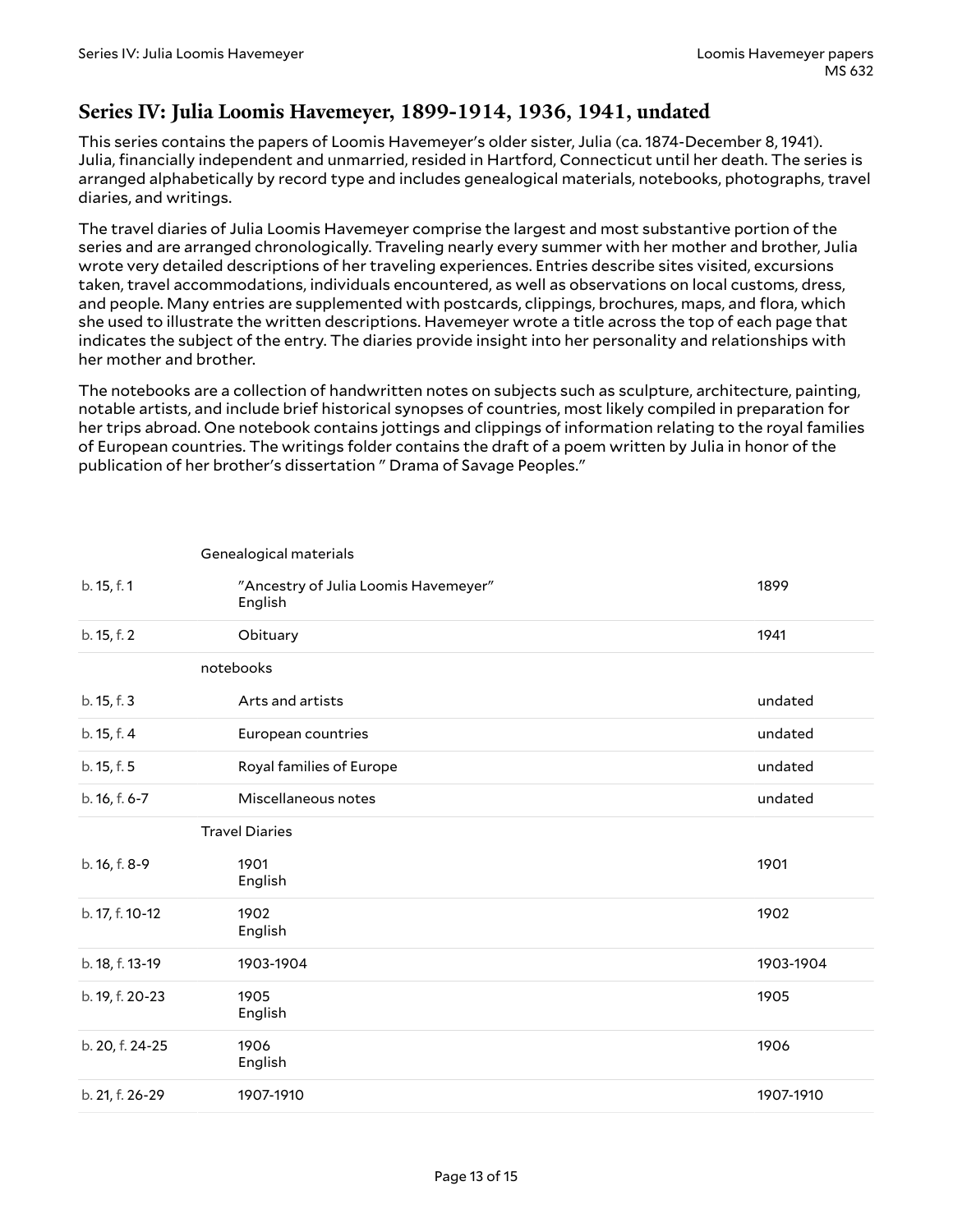#### Travel Diaries (continued)

| b. 22, f. 30-32 | 1911<br>English                                                                                                      | 1911            |
|-----------------|----------------------------------------------------------------------------------------------------------------------|-----------------|
| b. 23, f. 33-36 | 1912[?]-1913                                                                                                         | 1912 [?] - 1913 |
| b. 24, f. 37-40 | 1914, 1936                                                                                                           | 1914, 1936      |
| b. 24, f. 41    | Writings [draft of poem, written by Julia, in honor of the publication of her<br>brother's dissertation], [ca. 1916] |                 |